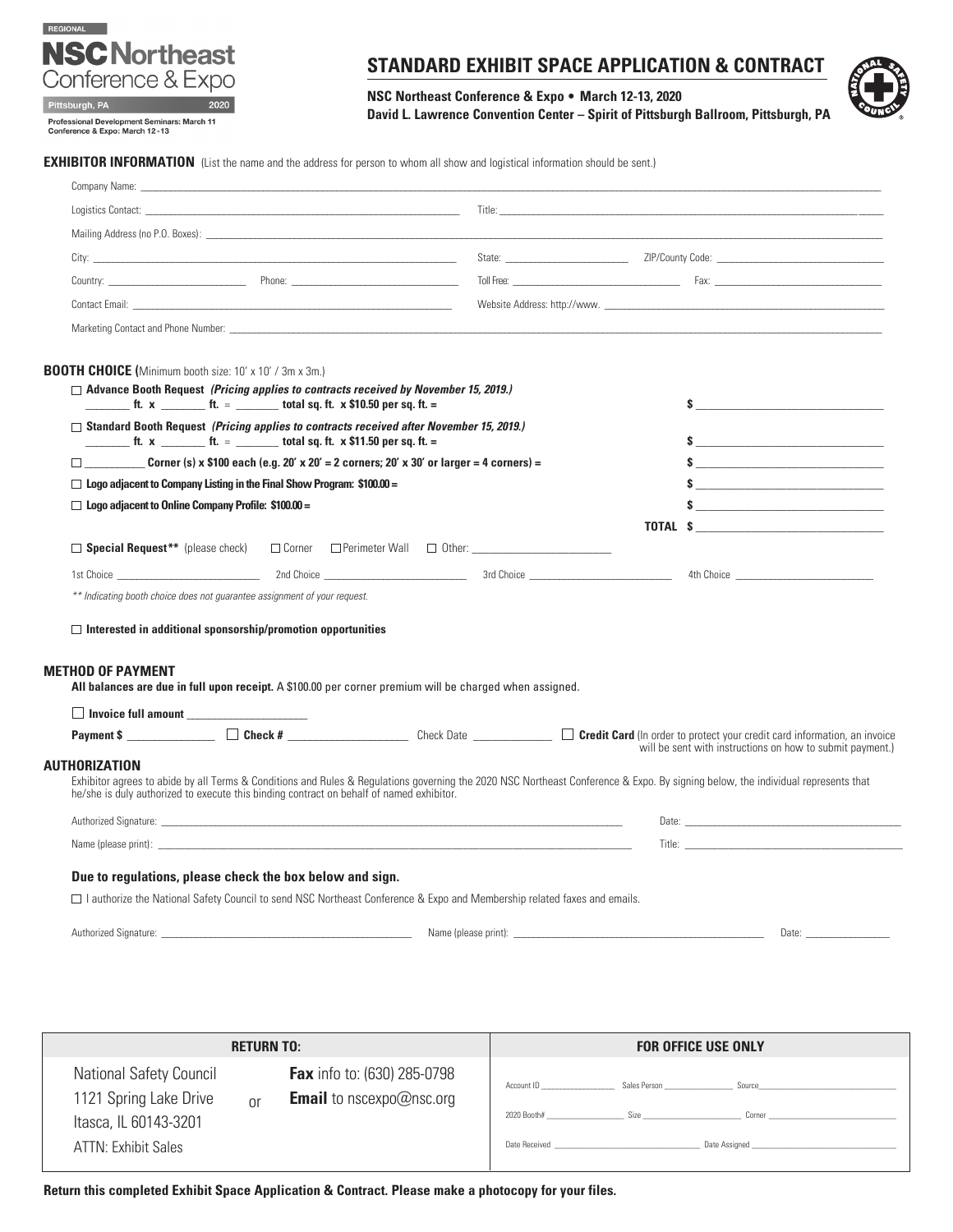# REGIONAL **NSC Northeast** Conference & Expo

# **2020 COMPANY PROFILE**



Professional Development Seminars: March 11 Conference & Expo: March 12-13

The NSC Northeast Conference & Expo Website and Final Program provide vital exposure for Exhibitors. Completed forms must be received by January 10, 2020 to be included in the Final Show Program. **If this form is not received by January 10, 2020, no description or product/service categories will be listed in the Final Program.**

|                                                                                                                                                                                                                               |                                                                                                                                                                                                                                | State: The State of the State of the State of the State of the State of the State of the State of the State of the State of the State of the State of the State of the State of the State of the State of the State of the Sta |                                                                                                                                                                                                                                |
|-------------------------------------------------------------------------------------------------------------------------------------------------------------------------------------------------------------------------------|--------------------------------------------------------------------------------------------------------------------------------------------------------------------------------------------------------------------------------|--------------------------------------------------------------------------------------------------------------------------------------------------------------------------------------------------------------------------------|--------------------------------------------------------------------------------------------------------------------------------------------------------------------------------------------------------------------------------|
|                                                                                                                                                                                                                               | Phone: The contract of the contract of the contract of the contract of the contract of the contract of the contract of the contract of the contract of the contract of the contract of the contract of the contract of the con | Toll Free: The Commission of the Commission of the Commission of the Commission of the Commission of the Commission of the Commission of the Commission of the Commission of the Commission of the Commission of the Commissio | Fax: The contract of the contract of the contract of the contract of the contract of the contract of the contract of the contract of the contract of the contract of the contract of the contract of the contract of the contr |
| Email Address: North American Security of the Security of the Security of the Security of the Security of the Security of the Security of the Security of the Security of the Security of the Security of the Security of the |                                                                                                                                                                                                                                | Website Address: Website Address: Website Address: Website Address: Website Address: Website Address: Website Address: Website Address: Website Address: Website Address: Website Address: Website Address: Website Address: W |                                                                                                                                                                                                                                |
|                                                                                                                                                                                                                               |                                                                                                                                                                                                                                |                                                                                                                                                                                                                                |                                                                                                                                                                                                                                |

 $\_$  , and the state of the state of the state of the state of the state of the state of the state of the state of the state of the state of the state of the state of the state of the state of the state of the state of the \_\_\_\_\_\_\_\_\_\_\_\_\_\_\_\_\_\_\_\_\_\_\_\_\_\_\_\_\_\_\_\_\_\_\_\_\_\_\_\_\_\_\_\_\_\_\_\_\_\_\_\_\_\_\_\_\_\_\_\_\_\_\_\_\_\_\_\_\_\_\_\_\_\_\_\_\_\_\_\_\_\_\_\_\_\_\_\_\_\_\_\_\_\_\_\_\_\_\_\_\_\_\_\_\_\_\_\_\_\_\_\_\_\_\_\_\_\_\_\_\_\_\_\_\_\_\_\_\_\_\_\_\_\_\_\_\_\_\_\_\_\_\_\_\_\_\_\_\_\_\_\_\_\_\_\_\_\_\_\_\_

# **Description of products/services to be exhibited at the 2020 NSC Northeast Conference & Expo:**

*(Please print or type a description of 30 words or less. Please no sales pitches. The Council retains the right to edit.)* 

# **Product/Service Categories**

Product/service categories will be displayed as part of your NSC Northeast Conference & Expo Website listing and Final Program listing.

*Please check all that apply.* 

#### **Company Classification**  $\Box$  Manufacturer

- $\Box$  Distributor  $\Box$  Other **Administrative/Risk Management/Services** □ Association  $\Box$  Certification Programs □ Computer Software □ Consultants □ Education Employee Screening and Rehabilitation  $\Box$  Health Testing □ SDS Management  $\Box$  Publications □ Risk Management/Insurance □ Safety Incentives/Award Plans
	- $\Box$  Training

#### **Emergency Response**

AED  $\Box$  Confined Space □ Disaster Preparedness First Aid □ Homeland Security □ Misc. Emergency  $\Box$  Planning □ Rescue Devices  $\Box$  Thermal Imaging  $\Box$  Tools

# **Environmental Protection**

- □ Air/Water Treatment/Sampling □ Chemical Storage
- □ Cleanup
- **Energy Conservation** Global Warming Prevention
- □ Misc. Environmental
- □ Spill Control/Containment

#### **Ergonomics**

- Ergonomic Administrative Aids
- $\Box$  Industrial Ergonomics
- □ Office Ergonomics
- □ Personal Ergonomics

### **Facility Design, Maintenance and Operation**

□ Cleaning and Maintenance Materials and Devices □ Electrical Devices □ Floor Coatings □ Flooring/Mats □ Lighting Devices  $\square$  Misc. Facility Operations Equipment □ Shelter and Canopies  $\Box$  Signs and Signals  $\Box$  Stairs and Ladders

### **Fall Protection**

- $\Box$  Chains, Ropes, Slings □ Harnesses/Lanyards  $\Box$  Lifelines □ Misc. Fall Protection
- $\Box$  Safety Nets

# **General Safety**

- □ Emergency Preparedness □ Ice Accident Prevention □ Marking Flags/Barricade Tape □ Off-the-Job Safety □ Safety Knives
- $\Box$  Slips, Trips and Falls
- $\Box$  Tools

# **Hazard Controls**

- Alarms and Accessories
- Fire Protection Equipment and Security
- $\Box$  Health Risk Controls
- □ Machine and Tool Guarding
- □ Materials Handling Equipment □ Motor Transportation and Traffic Control Devices
- Overhead Protection

#### **Home & Community**

□ Community Safety Products/Services □ Home Safety Products/Services □ Misc. Home & Community

#### **Industrial Hygiene/Occupational Health**

□ Asbestos and Dust Abatement □ Detectors and Monitors □ Hazardous Waste □ Indoor Air Quality □ Laboratory Products □ Other Instrumentation

# **Personal Protection**

Arm Protection □ Back Protection and Braces  $\square$  Eve Protection □ Face Protection □ Foot Protection □ General Body Protection  $\Box$  Hand Protection – Gloves  $\Box$  Hand Protection – Other □ Head Protection □ Hearing Protection  $\Box$  High Visibility Apparel □ Leg Protection □ Protective Fabrics □ Respiratory Protection Wearable Technology Women Design

## **Security**

- □ Building Management Systems  $\Box$  Communication □ Homeland Security □ Integrated Security Systems  $\square$  Surveillance □ Threat Assessments
- Workplace Violence

## **Transportation**

- $\Box$  Driver Training □ Equipment □ Fleet Management
- □ Recording/Reporting

# **RETURN WITH CONTRACT TO:**

National Safety Council 1121 Spring Lake Drive Itasca, IL 60143-3201

or Email to nscexpo@nsc.org Fax to (630) 285-0798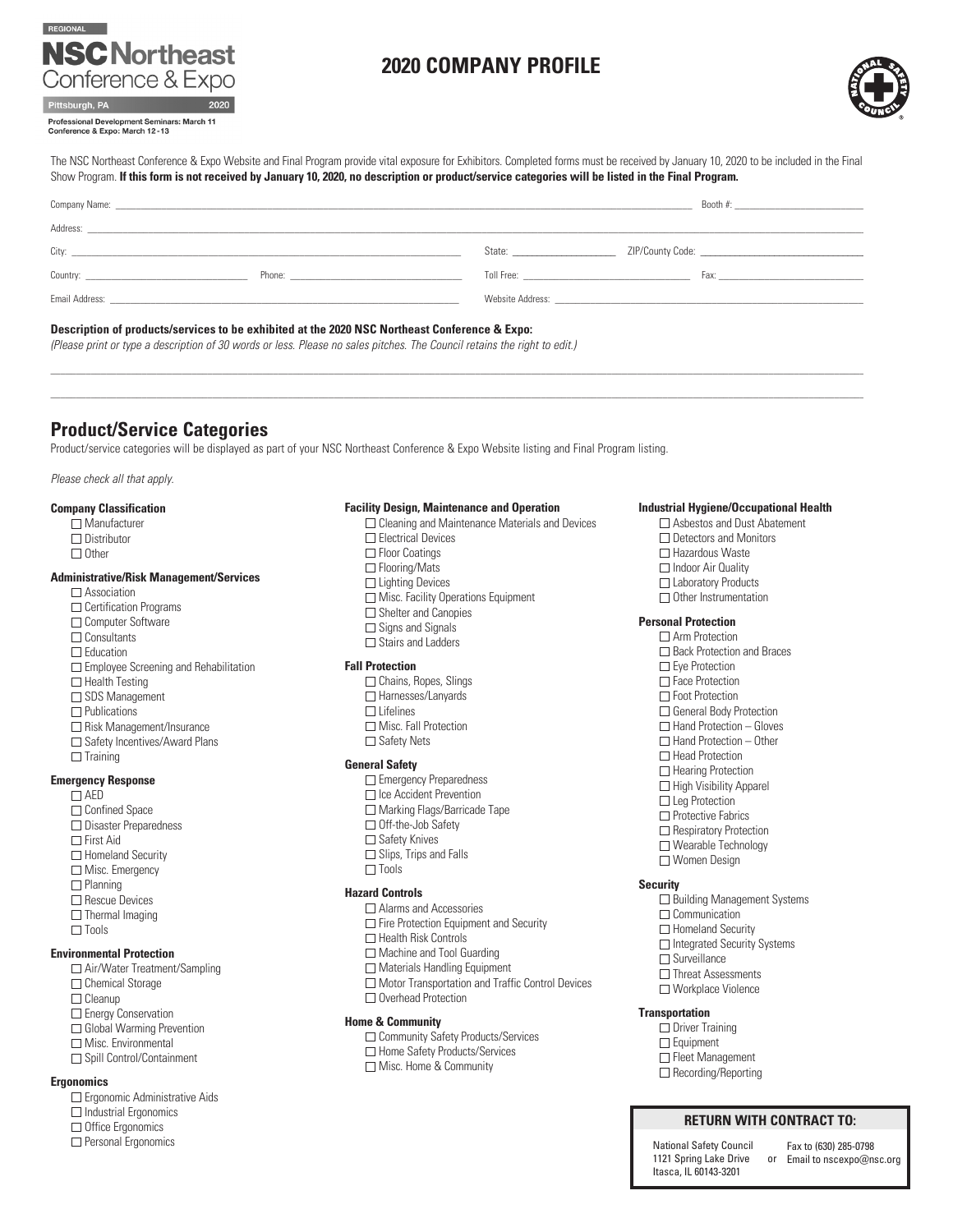

# **2020 Terms & Conditions**



Professional Development Seminars: March 11 Conference & Expo: March 12-13

#### **1. Eligibility of Exhibitors**

Eligibility is limited to companies that supply products and/or services specifically related to the safety, health and environmental industries. The exhibitor agrees not to display products or literature that it does not regularly sell or distribute, except as may be necessary to illustrate the applications of its products.

The National Safety Council reserves the right to deny participation to any company whose business is determined, at the National Safety Council's sole discretion, to be inappropriate for the exhibition.

### **2. Space Assignment**

Space will be assigned on a first-come, first-served basis. Assignments are based on identified competition and best available.

The National Safety Council will attempt to honor an exhibitor's requests; however, the National Safety Council reserves the right to assign the exhibitor to the best space available should the exhibitor's choices be unavailable.

### **3. Payment Information**

The Advance Booth Rate is \$10.50 per square foot (available until November 15, 2019) and the Standard Booth Rate is \$11.50 per square foot (available after November 15, 2019). A \$100 premium per corner will be charged when assigned. Credit cards are accepted for payment. Checks must be made out to the National Safety Council and payable through a U.S. bank. Payment is due upon receipt of invoice.

Contracts received from companies that have any outstanding balances due to the Council will not be processed until delinquent accounts are paid in full.

#### **4. Space Size**

Minimum booth space size is 10' x 10'. Peninsula booth space is subject to a minimum purchase of four 10' x 10' booth spaces in a 20' x 20' configuration (10' x 20' end caps are not allowed). Island booth space is subject to a minimum purchase of six 10' x 10' booth spaces in a 20' x 30' configuration.

### **5. Standard Booth Equipment**

Space rental includes one 8'-high draped back wall with 36"-high draped side rails, a 7' x 44" ID sign with company name and booth number, one table, two chairs, one trash can.

#### **6. Expo Floor Plan**

The National Safety Council reserves the right to rearrange the Expo Floor Plan at any time. The Council also reserves the right to relocate exhibitors should it become necessary for causes beyond the Council's control, or advisable in the best judgment of the Council.

### **7. Display Regulations**

**In-line booths:** are most commonly 10' wide and 10' deep. No exhibit display products or signage may exceed 8' in overall height. The maximum height of 8' is permitted on the back 5' section and a maximum height of 4' is permitted on the front 5' section. No hanging signs allowed. **Peninsula:** A Peninsula booth is 20' wide by20' deep and shares a common backwall with other booths. Exhibit fixtures, components and signage built from the ground up will be permitted at a<br>maximum height of 6', without any backwall line of sight restrictions. No signage is permitted on<br>the backside of the backwal exhibitor's expense. No handing signs allowed. Island: An island booth, defined as 20' wide X 30' deep or larger, is exposed to aisles on all four sides of the booth with no adjacent neighbors.

#### **8. Cancellation of Expo**

In the event any part of the Exhibit Hall is destroyed or damaged so as to prevent the Council from permitting an exhibitor to occupy the assigned booth space during any part of or the whole of the Expo period, or in the event occupation of assigned booth space during any part of or the whole of the Expo period is prevented by strikes, Acts of God, national emergency or other causes beyond the control of the Council, this agreement shall terminate and the said exhibitor<br>shall and does hereby waive any claim for damages or compensation against the Council, its<br>officers, directors, agents or empl paid after deduction of actual expenses incurred by the Council in connection with the Expo. There shall be no further liability on the part of either party.

## **9. Cancellations/Reductions**

All cancellations or reductions of space must be made in writing to the National Safety Council on your company letterhead and are considered final. Notifications received by January 13, 2020 will be entitled to a refund minus 25% of the unused booth space. Notifications received after January 13, 2020 will not be entitled to any refund and the exhibitor shall remain liable for the total amount of the unused booth space. Unused booth space will be reassigned. Exhibitors requesting a reduction in space may be required to change locations. Exhibitors that cancel their booth space or fail to occupy their assigned booth space by 8:00 a.m. on March 12, 2020, will not be eligible to access the 2020 NSC NECE Registration List or receive any badges regardless of whether full payment has been made. Monies cannot be carried over to the following year.

#### **10. Policy on Selling**

To stimulate interest in the safety, security, health and environmental industries, exhibitors shall be permitted to take orders for the sale of their products or services at the Expo provided<br>that the products or services are substantially related to the safety, security, health and<br>environmental industries. The ex taxes required to be collected or withheld if product is sold in Pittsburgh.

NOTE: In case of questions, contact the Pennsylvania Department of Revenue for further information.

#### **11. Subletting**

The space applied for is to be used solely for the exhibitor whose name appears on the contract. Only the exhibitor name that appears upon the face of this contract may be used to identify the leased booth space at the Expo and in all official exhibitor listings. The exhibitor may not assign, sublet or sublicense any part of the booth space.

In the case of exhibiting companies that are affiliates and wish to share leased booth space, separate contracts must be submitted by each company along with a letter explaining the relationship. Each request will be reviewed individually by the Council.

The Council, its representatives, committees, agents and members shall not be liable for any damage arising in any manner, directly or indirectly, from such rejection.

#### **12. Age Requirement**

No one under the age of 16 will be permitted on the Expo floor at any time regardless of affiliation or circumstances. Proof of age is required.

#### **13. Meetings/Functions**

In the interest of the success of the entire NSC NECE, the exhibitor agrees not to extend invitations, hold meetings or otherwise encourage absence of attendees or exhibitors from the Expo floor during official Expo hours.

No meeting space will be made available at the David L. Lawrence Convention Center regardless of the day or time.

#### **14. Liability and Indemnification**

Exhibitor shall be fully responsible for and hereby releases the Council from any claims, liabilities, losses, damages or expense relating to or arising from an injury to any person, any loss or damage to property, where such injury, loss, or damage is incident to, arises out of, or is in any way connected with exhibitor's participation in the Expo. The exhibitor shall protect, indemnify, hold harmless and defend the Council, its officers, directors, agents and employees against all claims, liabilities, losses, damages and expenses, including reasonable attorney's fees and costs of litigation arising in any manner, directly or indirectly, from exhibitor's participation in the Expo; provided that the foregoing indemnification shall not apply to injury, loss or damage caused by or resulting from the sole negligence of the Council, its officers, directors, agents or employees. It is the exhibitor's sole responsibility to obtain, at its own expense, any or all licenses and permits to comply with all federal, state, local and county laws and Pittsburgh city ordinances for any activities conducted in association with or as part of the Expo.

#### **15. Insurance**

Each exhibitor is required to carry, for its own protection and entirely at its expense, general liability insurance including: (1)premises/operations, (2) broad form contractual, and (3) personal injury. This general liability insurance shall include limits of liability of not less than \$1,000,000.00 per occurrence combined single limit for bodily injury and property damage and \$2,000,000 general aggregate coverage. SMG, Sports & Exhibitor Authority of Pittsburgh and Allegheny County, Commonweatlh of Pennsylvania, its officials, employees representatives and volunteers shall be named as additional insureds there under.

Neither the Council, the general contractor, nor SMG, Sports & Exhibitor Authority of Pittsburgh and Allegheny County, Commonwealth of Pennsylvania will insure exhibitors' property or assume responsibility for any theft, damage, or loss by any cause of property of the exhibitor, its agents or employees, nor for any injury that may occur to the exhibitor, its agents or employees.

#### **16. Venue and Jurisdiction for Disputes**

This Application shall be deemed to be executed in DuPage County, Illinois. This Application, and all matters arising out of or relating to the Application and/or any resulting contract, shall be governed by the laws of the State of Illinois (without regard to any applicable conflicts of law rules) and the federal law of the United States. With respect to this Application, all matters arising out of or relating to this Application and/or any resulting contract, applicant consents to exclusive jurisdiction and venue in the state courts sitting in DuPage County, Illinois, and/or the federal courts for the Northern District of Illinois and hereby agrees that no action arising out of or relating to this Application and/or any resulting contract shall be filed in any court other than the Circuit Court of the Eighteenth Judicial Circuit, DuPage County, Illinois or the United States District Court for the Northern District of Illinois. Applicant hereby irrevocably waives, to the fullest extent permitted by applicable law, any objection it may now or hereafter have to the laying of venue of any such proceeding brought in such a court and any claim that any such proceeding brought in such a court has been brought in an inconvenient forum.

### **17. 2020 Exhibitor Rules and Regulations**

The exhibitor understands and accepts that the terms and conditions, display guidelines, and the 2020 NSC NECE Rules and Regulations are integral and binding parts of this Contract. In addition, the exhibitor also agrees to abide by the operational policies of David L. Lawrence Convention Center. (Copies available upon request.)

#### **18. Authority of Show Management**

The Council shall have full power in the matter of interpretation, amendment and enforcement of all said rules and regulations. The Council and its interpretation and decision shall be final. Any amendments to the contract with the exhibitor must be done so in writing and signed by both parties to be binding. The National Safety Council is entitled to attorney's fees and costs it incurs in enforcing this contract.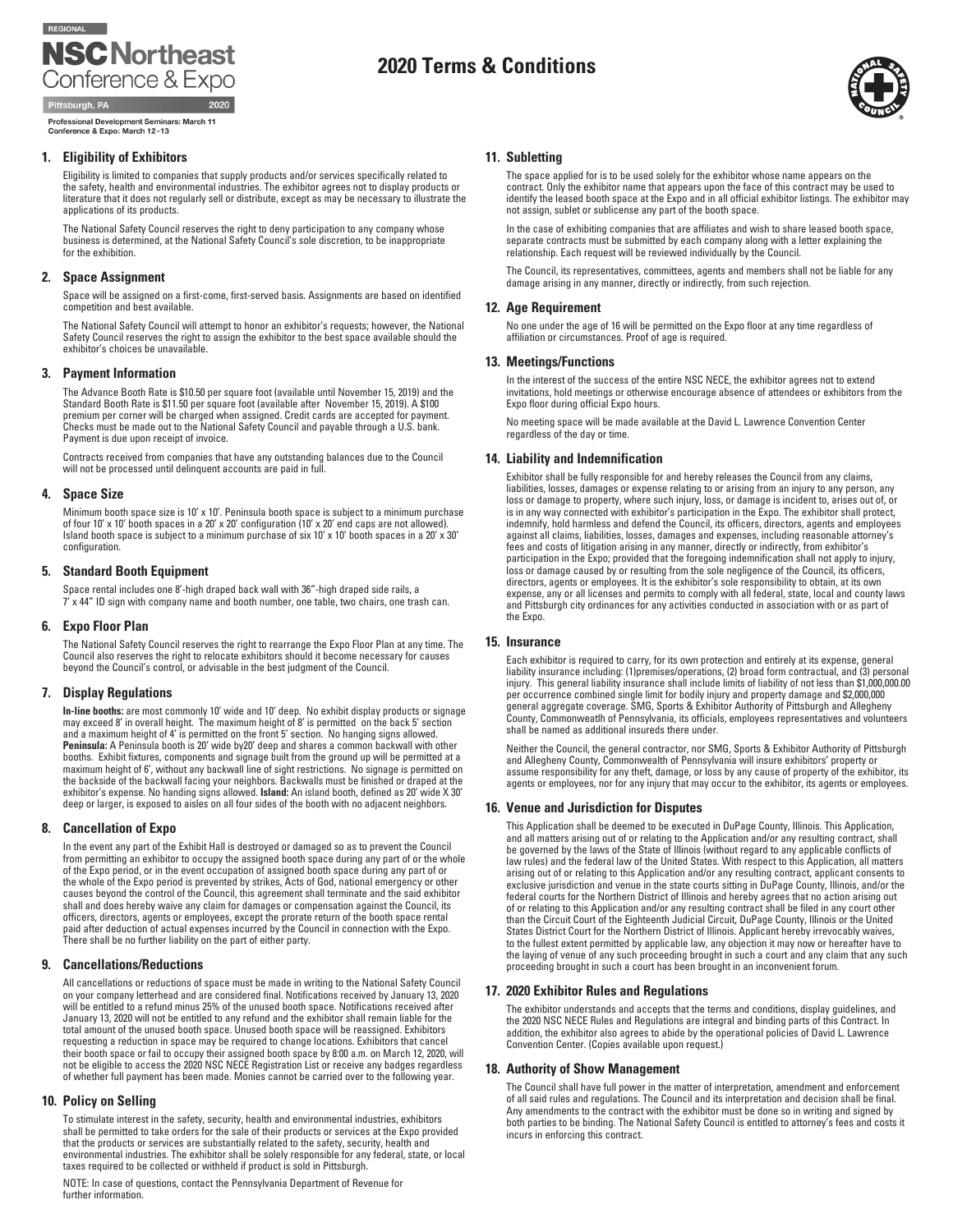# REGIONAL **NSC Northeast** Conference & Expo

Professional Development Seminars: March 11 Conference & Expo: March 12-13

# **1. Expo Dates and Hours** *(Schedule subject to change)*

**Thursday, March 12 9:00 a.m. - 3:00 p.m. Friday, March 13 9:00 a.m. - 12:00 p.m.**

Exhibit personnel will be allowed on the Expo Floor at 8:00 a.m.

# **2. Installation of Exhibits/Move-In** *(Schedule subject to change)*

**Wednesday, March 11 10:00 a.m. - 3:00 p.m.**

# **No one under the age of 16 will be allowed on the floor during move-in or move-out.**

Exhibitors and their approved contractors will be allowed on the Expo Floor during the above noted times. Electrical power and work level lighting will be on during setup hours. Air conditioning/heating will not be on during setup hours. Labor can be ordered on-site, although it is strongly suggested that this, along with furniture, carpet, etc., be ordered in advance to save time and money.

# **3. Dismantling of Exhibits/Move-Out** *(Schedule subject to change)*

# **Friday, March 13 12:00 p.m. - 3:00 p.m.**

**NOTE:** Each Exhibitor must make arrangements for removal of its material from the Convention Center in accordance with move-out procedures outlined in the Exhibitor Manual. Exhibitors that tear down before 12:00 p.m. on Friday, March 13 will be fined \$250.00 per 10' x 10' booth space. The fine must be paid before an application for space at the 2020 NSC Northeast Conference & Expo will be accepted. All exhibit material must be packed and ready for shipment on Friday, March 13 by 3:00 p.m. The Exhibitor must directly arrange for material pickup with its carrier. All carriers must arrive at the Center no later than 2:30 p.m.

**Any material not called for at said time and date will be shipped, at the Exhibitor's expense, by the best available carrier to the Exhibitor's address on file.**

# **4. Design of Exhibits**

- **a. The Ballroom is carpeted, therefore NSC will not provide any additional carpeting or flooring.**
- b. All efforts to design the booth must be done in such a way as to not violate the rights of other Exhibitors and visitors.
- c. Professionally drawn diagrams of any new booth construction must be submitted to the Council for review prior to actual construction to ensure that all guidelines have been met. Additional approval by the Convention Center is also required.
- d. All bunting, draperies or other fabrics must be fireproofed before entering into the decoration of any exhibit. Paper decorations are not permitted.
- e. If, upon inspection at Expo site, exposed crates, cartons, electrical wires, floor covering, etc., are found to detract from the appearance of the booth or overall Expo, the Council reserves the right to drape off, cover or remove the offending item(s). The Exhibitor shall pay all expenses that the Council may thereby incur.
- f. Adjoining aisles must remain clear to ensure proper traffic flow.

# **5. Operation of Exhibits**

- Booths must be open to all registrants and manned during all Expo hours. Exhibitors may not limit admission to any special group or class.
- b. All contests, promotions, demonstrations and literature distribution must be confined to the Exhibitor's contracted booth space.
- c. Exhibits should include descriptive and educational brochures. Demonstrations are to be straightforward, professional and non-combative in nature. **Booth space must be planned to allow an adequate viewing area so aisle traffic is not obstructed.** Equipment for demonstrations must not pose a safety hazard. Activity and attire of models and demonstrators shall be consistent with the professional atmosphere of the Expo. Demonstrations, lectures or presentations must be conducted by full-time employees of the exhibiting company.
- d. It is the responsibility of the Exhibitor to receive prior approval from Show Management for any product demonstration or presentation that is not within standard industry procedures and/or may be questionable in nature.
- e. Audiovisual devices/effects and demonstrations will be permitted only at such sound intensity as, in the opinion of Show Management, does not interfere with the activities of neighboring Exhibitors.
- f. Spotlights and floodlights must be located in such a way as not to distract or annoy others. Flashing, revolving or rotating lights must be within the prescribed ceiling height of the booth space, and may only be turned on while being demonstrated.
- g. No helium balloons may be used as booth decoration or inflated to distribute to booth visitors. h. The Council reserves the right to discontinue objectionable presentations that violate laws or rights of other Exhibitors and that may disrupt the Expo until such time as a mutually agreeable
- presentation may be developed. The Exhibitor waives any rights or claims of damages arising out of enforcement of this rule. i. The Pittsburgh Fire Department prohibits the storage of any material behind an exhibit and limits
- booth storage to only a one-day supply of promotional material. Boxes needed for repacking must be stickered as "Empty" and placed in aisles for storage during setup. All other cartons must be discarded. This is strictly enforced.

# **6. Program Listing**

**2020 Rules & Regulations**

Only the Company name that appears on the Company Profile form will be used to identify booth space. Company and product information provided as part of the Company Profile will be included in the NSC NECE website and Final Show Program. **Exhibitor information is listed in alphabetical order by company name.** Products or services displayed by the Exhibitor may not be used in conjunction with or in place of the Exhibitor's legal company name. Product information can be outlined in the listing area provided for this information. Neither the Council, nor the Editor, nor Show Management, can be held responsible for errors or omissions that occur in the course of collection and/or printing of this information.

# **7. Sponsorships**

A sponsorship program has been developed to help companies gain additional exposure at the Expo. These diverse and high-profile sponsorship opportunities are limited. Whenever possible, multiple sponsorships will be available for a given item. Exhibiting companies will be allowed to purchase multiple sponsorships.

# **8. Handout/Novelty Item and Food Distribution**

Small token gifts that are worn, displayed and/or carried in the pocket such as pens, pencils, luggage tags, or pocket calendars may be distributed from the booth without prior approval from Show Management. It is the responsibility of the Exhibitor to receive prior approval from Show Management for any handout that may be questionable in nature. Distribution of products for consumption must be approved by the David L. Lawrence Convention Center catering services. No food or beverages will be permitted on the premises unless purchased through the Center's exclusive contractor.

### **9. Mechanical Recording**

Photography, videotaping or other means of mechanical recording during setup, dismantling and non-Expo hours is prohibited. Photography is allowed during Expo hours with approval of Show Management. Once approved, the Exhibitor will be required to schedule a time when the photography will occur. The photographer must be accompanied by a NSC staff member. Each Exhibitor has control over the space it has rented and may prevent those considered its competitors from gaining access to or photographing its exhibit or presentations. No Exhibitor shall deny any reasonable request by the media to photograph the exhibit from outside the perimeter of the booth during Expo hours.

### **10. Compliance with Laws**

Exhibitors shall comply with all laws and ordinances of the United States, the State of Pennsylvania and the City of Pittsburgh plus, whenever applicable, all rules and regulations of the local police and fire department along with policies and criteria established by the David L. Lawrence Convention Center.

## **11. Contractor Service**

In December 2019, the Council will send a link to the online Exhibitor Manual to the company contact noted on the Exhibit Space Application & Contract. The Council will designate suppliers to provide various services to the Exhibitor. Such suppliers can provide all show services other than supervision, services provided by the general contractor, and the exclusive services of the Convention Center.

## **12. Labor**

Pennsylvania is not a right to work state, union labor will be required for certain aspects of your exhibit handling. Exhibitors may install and remove their own displays that do not require the use of any battery and/or electric tools for booths 10'x20' and smaller. "Pop up" displays may be installed by exhibitors, provided they do not exceed a 10'x20' booth. If power tools, ladders, and/or staple funs are required, Union labor is required. Only full-time company personnel may be utilized to install and remove displays.

The general contractor has the responsibility of managing the docks, receiving and handling all exhibit materials and empty crates. Exhibitor use of dollies, flat trucks and other mechanical equipment is not permitted.

The Exhibitor hereby agrees not to contract for, nor to use, any service contractor in connection with its exhibit within the Convention except those approved by the general contractor and the Convention Center.

## **13. No Smoking Policy**

NSC Northeast Conference & Expo is a non-smoking event. Smoking is prohibited in the Convention Center.

## **14. Press Conferences**

Press conferences by Exhibitors on the Expo Floor during Expo hours are prohibited. All press conferences must be coordinated with the Council's Communications Department.

#### **15. Hotel Guidelines**

- a. In keeping with the character of the Expo as a working convention, and so as not to interfere with attendance, **Exhibitors may not provide group entertainment in suites or other facilities**  during Expo Hours. All requests must be processed through the Council; Exhibitors are not permitted to contact NSC Hotels directly.
- b. Advertising in the hotels is not allowed unless written permission is granted by Show Management.